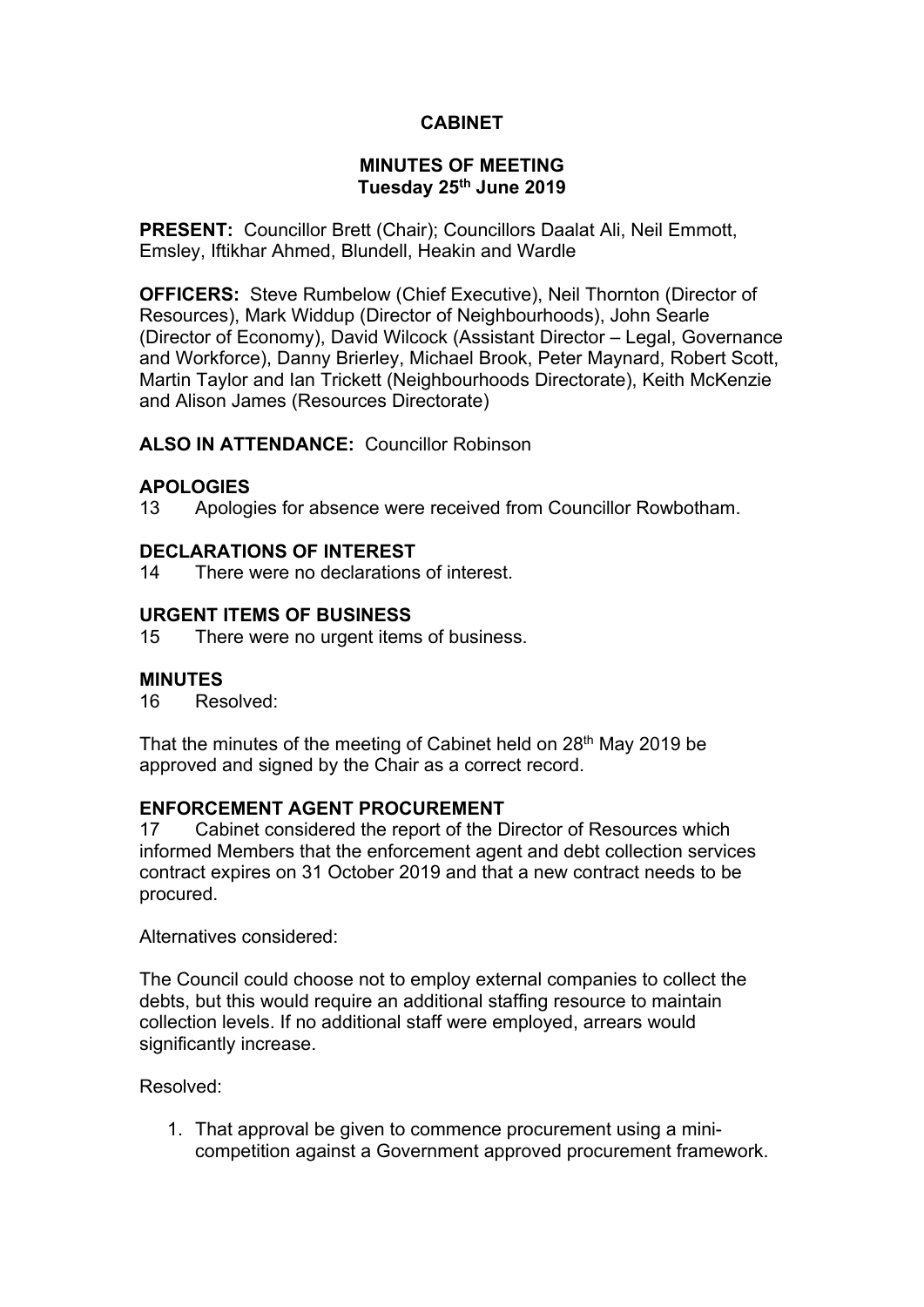In this case, a framework from Rotherham Metropolitan Borough Council.

2. That the Director of Resources, in consultation with the Cabinet Member for Finance and Director of STaR Procurement, be authorised to conclude and agree the contract awards, following the completion of the procurement exercise.

### Reasons for the decision:

The current enforcement agent and debt collection services contract which commenced on 1 November 2014 is due to expire on 31 October 2019. Discussions had taken place with STaR Procurement and they were recommending using a mini-competition against a Rotherham Council procurement framework.

The services are required to collect the following debts - Council Tax, National Non-Domestic Rates (business rates), Housing Benefit overpayments and sundry debts due to the Council.

Eligible for call in  $-$  yes

### **BOROUGH OF ROCHDALE (148 DRAKE STREET, ROCHDALE) COMPULSORY PURCHASE ORDER 2019**

18 Cabinet considered the report of the Director of Neighbourhoods seeking approval of a proposed Compulsory Purchase Order for 148 Drake Street, Rochdale.

Alternatives considered:

The following alternatives had been considered:

- To continue with negotiations with the owner of the property this was not considered to be likely to bring the building back into use.
- To do nothing this was not acceptable due to the negative amenity impact an empty property in a prominent position near the railway station and town centre, and particularly since the incidences of breaking and entering and the resulting criminal activity.

# Resolved:

- 1. That the making of the "Borough of Rochdale (148 Drake Street, Rochdale) Compulsory Purchase Order 2019" utilising powers contained in Section 226(1)(a) of the Town and Country Planning Act 1990 be approved;
- 2. That the Assistant Director of Legal, Governance and Workforce and the Director of Economy be authorised to undertake the necessary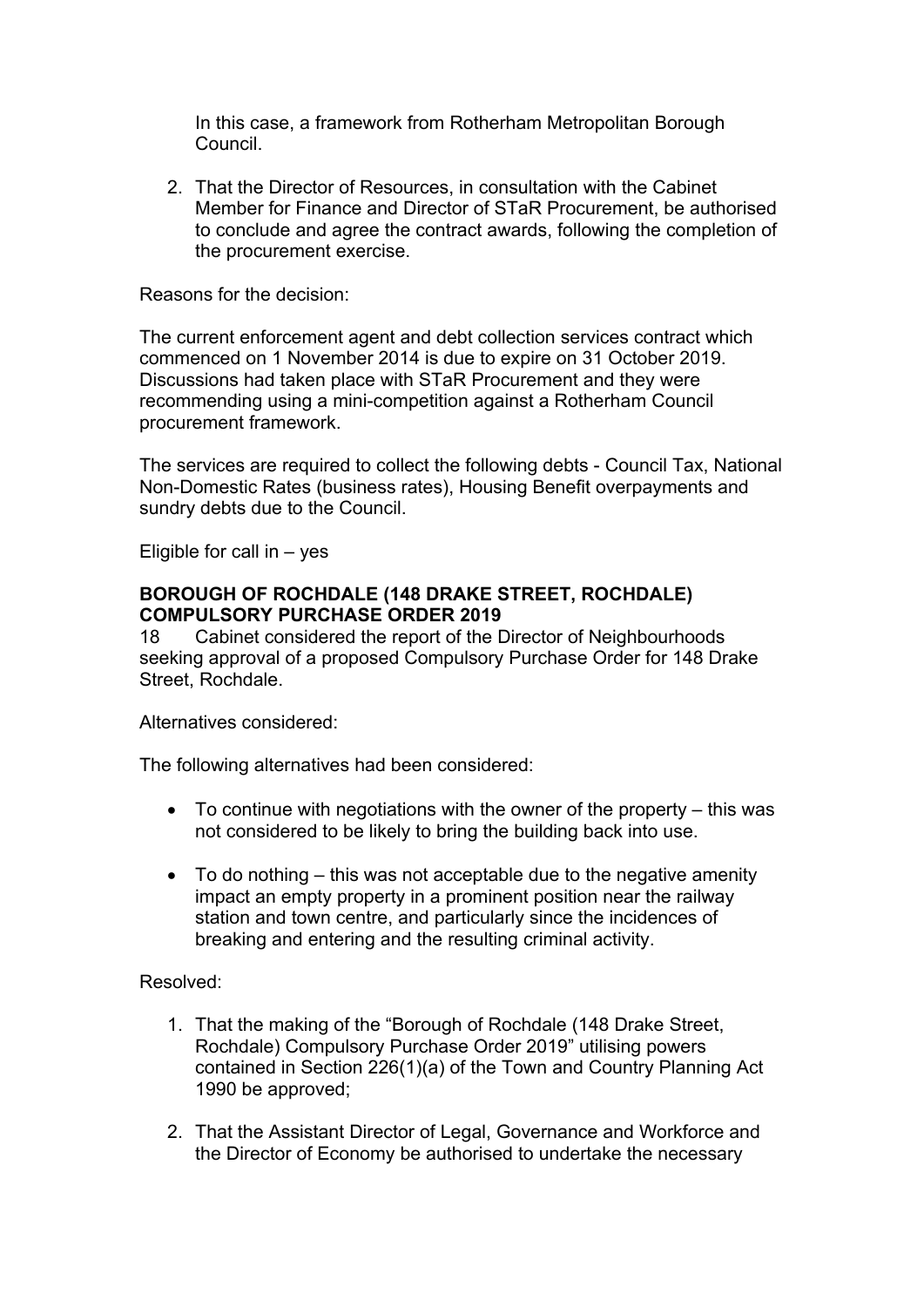legal procedures and associated action in relation to the Order listed at paragraph 2.1 and described in Appendix 1 of the submitted report;

3. That consideration has been given to the implications of the Human Rights Act 1998, and that Cabinet does not consider there to be a breach of the Act if compulsory acquisition of the land within the Order described in paragraph 2.1 and Appendix 1 of the submitted report is authorised.

Reasons for the decision:

Given the long-term dereliction of the building and the lack of ability on the part of the owner to bring the site back into productive use, a Compulsory Purchase Order is considered to be the only mechanism available to the Council to facilitate development of the site.

The Council's Empty Property Team has been in contact with the owner since April 2014 in an effort to facilitate redevelopment. However the owner has not been willing or able to invest the necessary capital to bring the building back into use.

The building was purchased by the current owner in March 2010 for £85,000. In April 2014, the Council commissioned a feasibility study on options for redevelopment. Two options were proposed:

Option 1 – Demolition of existing building and construction of 6 x 1 bedroom apartments with an estimated cost of £390,000.

Option 2 – Conversion of existing building into 8 x 1 bedroom apartments, with an estimated cost of £380,000.

In July 2014, the Council presented the owner with two options:

Option 1 – The Council purchase the property at market value plus compensation for loss

Option 2 – The Council complete external refurbishment work at a cost of £12,000.

The owner chose Option 2, agreeing to place the property on the market for sale following completion of the external refurbishment. This has not happened, but the owner has repaid the reimbursement costs in full.

In October 2017, planning permission was granted for conversion to 8 x 1 bedroom apartments. However, 20 months later, no substantive work has been completed, and the Council understands that it is highly unlikely that the approved plans will be executed and the building brought back into use.

The building was recently broken into, resulting in crime and anti-social behaviour including objects thrown at passing cars. As a result, the building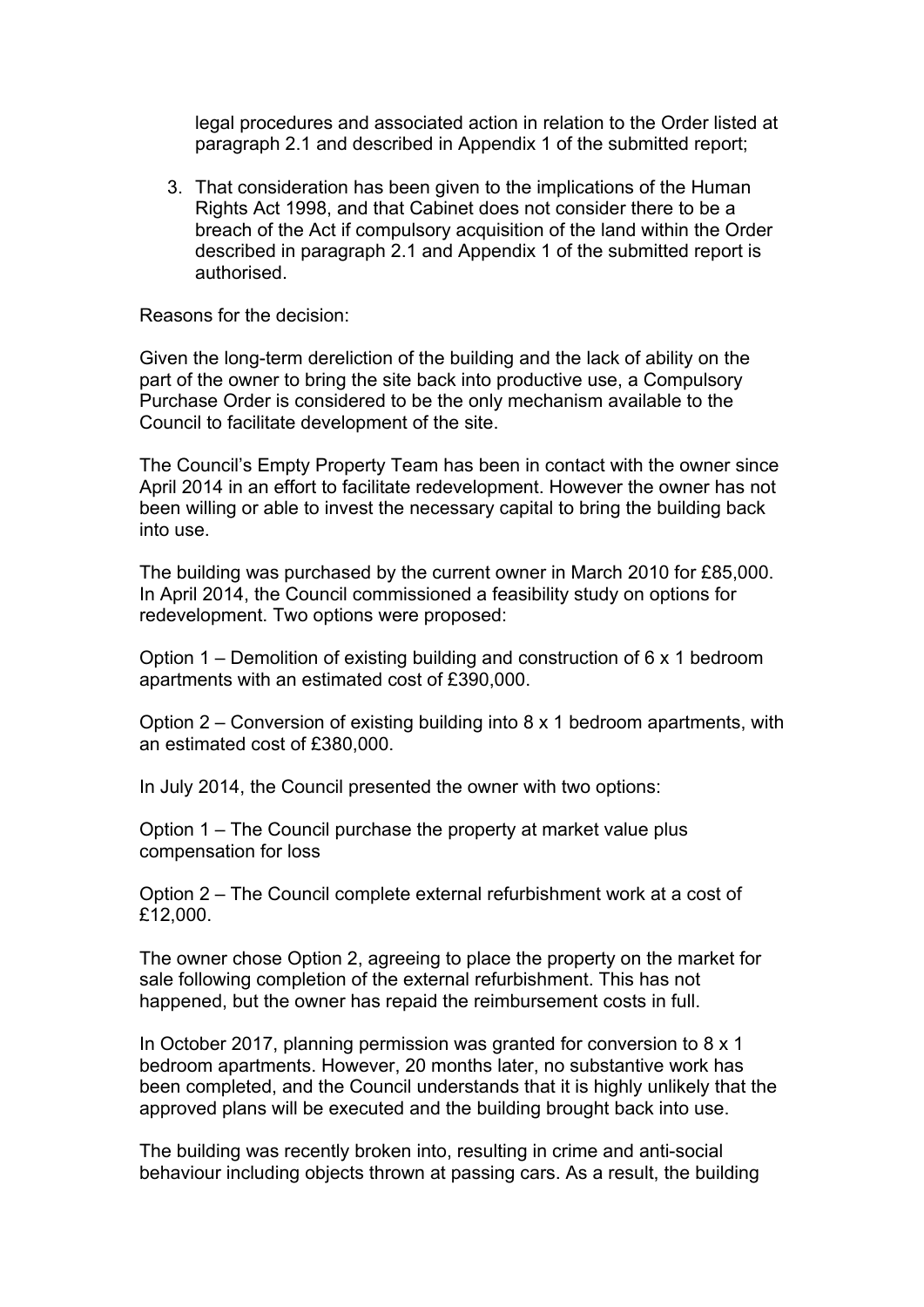was secured by the Council's Building Control service. This further demonstrates the necessity of bringing the building into active use, and in the shorter term, the Council acquiring the building in order to properly secure it on an ongoing basis.

The Council made an offer to purchase the property at market value in April 2019 but this was rejected.

Eligible for call in - yes

# **GREATER MANCHESTER BEENETWORK**

19 Cabinet considered the report of the Director of Neighbourhoods which informed Members that the Bee Network is Greater Manchester's proposed new cycling and walking network which will connect every neighbourhood in Greater Manchester across all ten local authority areas. The Bee Network Plan shows what is required to deliver such a network. It is a plan of what is needed: not necessarily what is possible to deliver. The Plan shows Greater Manchester's ambition for Cycling & Walking and will guide GM's approach to securing funding for, and the delivery of, Cycling & Walking infrastructure over the coming years.

Alternatives considered:

No alternatives had been considered.

Resolved:

1. That the process by which version 2.1 of the Plan was generated and updated be endorsed.

Reasons for the decision:

To provide approval by each District in Greater Manchester for the Bee Network.

Eligible for call in  $-$  yes

# **INTRODUCTION OF NEW VALUES AND BEHAVIOURS**

20 Cabinet considered a report of the Director of Resources which informed Members that the Local Government Association (LGA) had been commissioned to conduct a review of the current Values and Behaviours, contained within the 'Rochdale Way'. Between November and December the LGA conducted a number of focus groups and one-to-one interviews and met with over 100 people including staff from across the Council & CGG, Elected Members, senior managers and Trade Union representatives. On the basis of this review, the LGA were recommending replacing the Rochdale Way with three new Values and associated Behaviours.

The proposed values were: Proud, Passionate, and Pioneering & Open.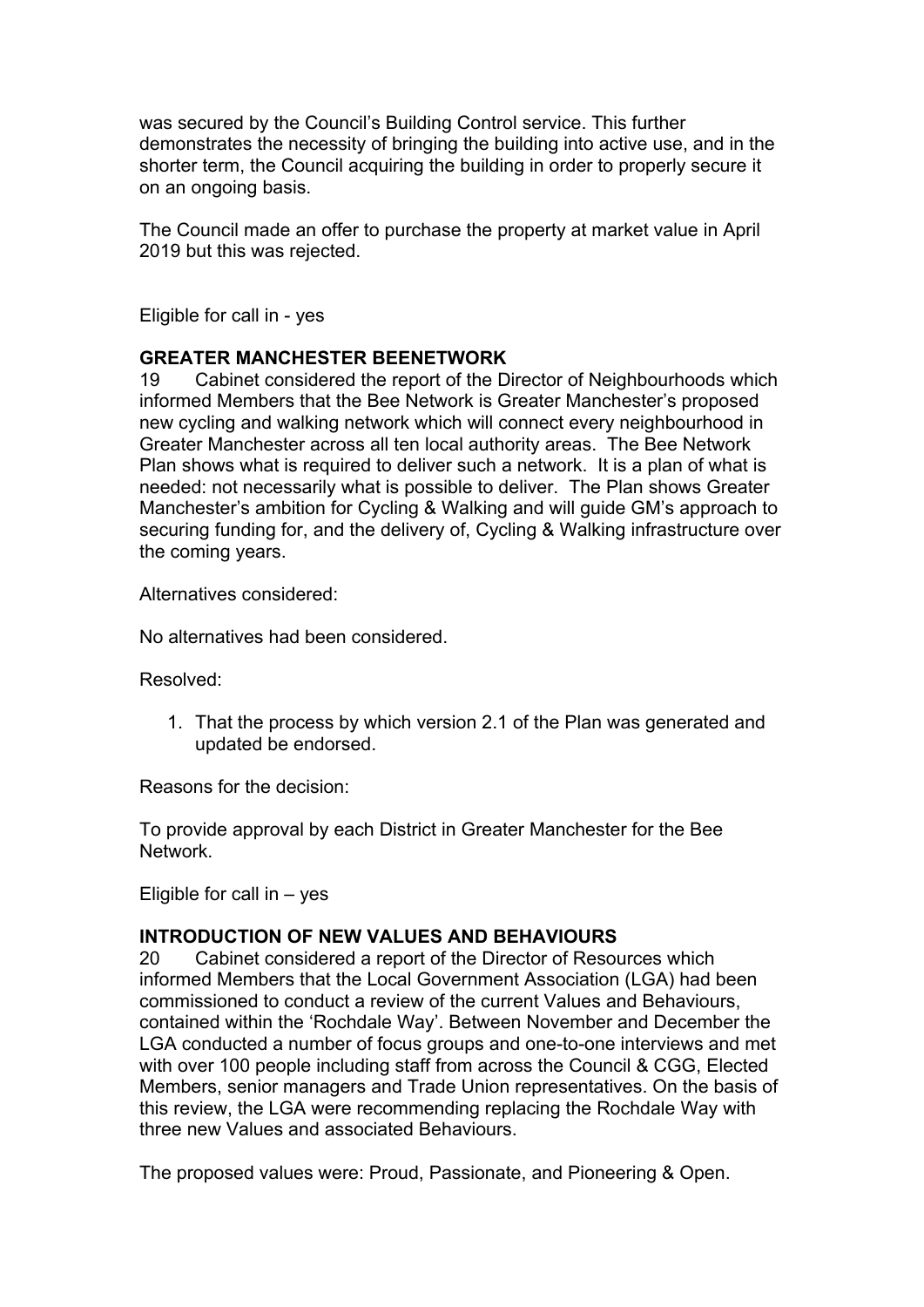Alternatives considered:

No alternatives had been considered.

Resolved:

- 1. That Cabinet recommends that the new values and behaviours be approved by Council (and CCG Governing Body);
- 2. That the implementation suggestions from the LGA be accepted subject to some additional focus on implementing and embedding the new values, for example training on diversity and equalities.

Reasons for the decision:

The suggested new values resonate more closely with Rochdale than the existing 'Rochdale Way' values.

Eligible for call in – no

# **EXCLUSION OF PRESS AND PUBLIC**

21 Resolved:

That the Press and Public be excluded from the meeting during consideration of the following item of business, in accordance with the provisions of Section 100A (4) of the Local Government Act 1972, as amended.

Reason for Decision:

Should the press and public remain during the following item of business there may be a disclosure of information that is deemed to be exempt under Part 3 of Schedule 12A of the Local Government Act 1972.

# **FALINGE PARK - PROPOSED COMMUNITY ASSET TRANSFER**

22 Cabinet considered the report of the Director of Neighbourhoods to grant the lease of Falinge Park to Vintage Worx Community Development Trust (Vintage Worx CDT).

Alternatives considered:

The Council could continue to manage and maintain the park. The Council has previously failed to attract funding to restore the façade and lacks resources to move the project forward. There is space and buildings in the park that the Council cannot afford to occupy and maintain. The park could see on ongoing gradual decline into disrepair.

The whole of the park could be transferred immediately by way of long term lease. This would likely overburden the project before it has chance to get off the ground as there is no revenue funding available and insufficient income generation to enable Vintage Worx CDT to adequately manage the park.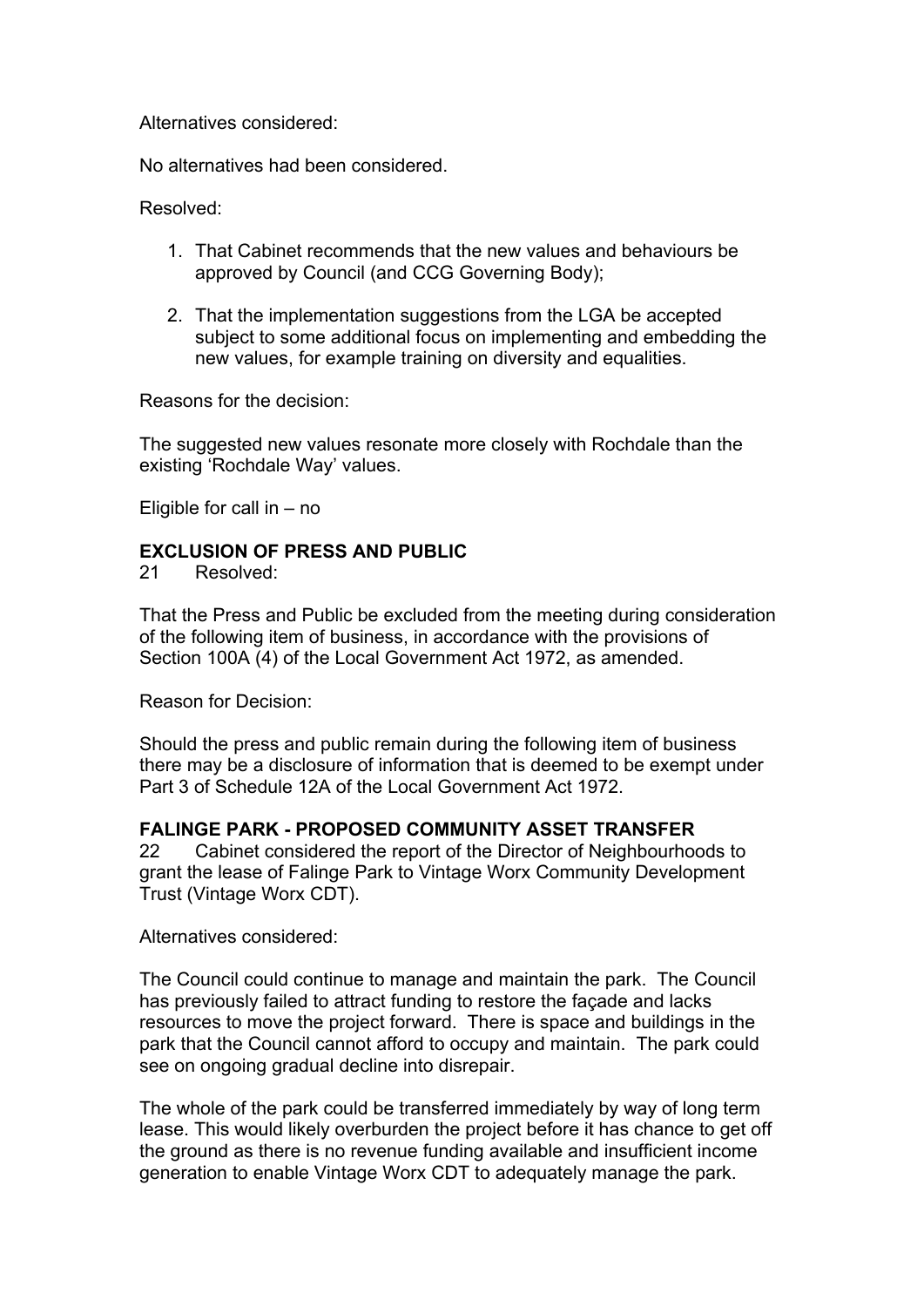There is a risk that Vintage Worx CDT would have a long term lease of a Council asset irrespective of whether they are able to deliver the project or not and it would prove difficult to bring back the park into Council ownership during the term of the lease unless Vintage Worx CDT would be agreeable to an early surrender of that lease.

The Council could approve the long term vision for the park and allow other organisations to bid to deliver different phases. This could see the park being brought back to use in a shorter timescale but could lead to a less cohesive regeneration.

# Resolved:

- 1. That the long term vision and plan for Falinge Park be supported;
- 2. That approval be given to the grant the lease (in phases) of Falinge Park to Vintage Worx CDT. This would confirm the original decision by Cabinet to grant a provisional lease subject to the delivery and review of a detailed business which as far as practicable satisfies the Council that it will sufficiently support the group's development aspirations for the park.
- 3. That the grant of subsequent leases be delegated to the Director of Neighbourhoods in consultation with the Portfolio Holders for Resources and Environment;
- 4. That the Head of Legal Services be authorised to prepare the appropriate legal documents and execute such documents on behalf of the Council as required.

Reasons for the decision:

Vintage Worx CDT has, in consultation with the Council, put together an ambitious regeneration plan for Falinge Park which aims to tackle both the physical park asset and the economic and social deprivation in the surrounding area.

Vintage Worx CDT is seeking to raise significant funding to refurbish and regenerate the valued historic public asset which is Falinge Park. The funding bodies will need to know that the Council is supportive of the proposals before they would release the required funds. The recommendation of the granting of the lease/leases to Vintage Worx CDT would vest the interest in Falinge Park in Vintage Worx CDT as a Community Asset Transfer (CAT) and would allow them to draw down grants to implement the business case over a number of years.

If successful, the planned ongoing activities relating to training, small business start-ups and also events will provide an income stream for the group to help facilitate its ongoing management model. The group hopes to use this CAT as a catalyst to address a number of underlying issues within the local area